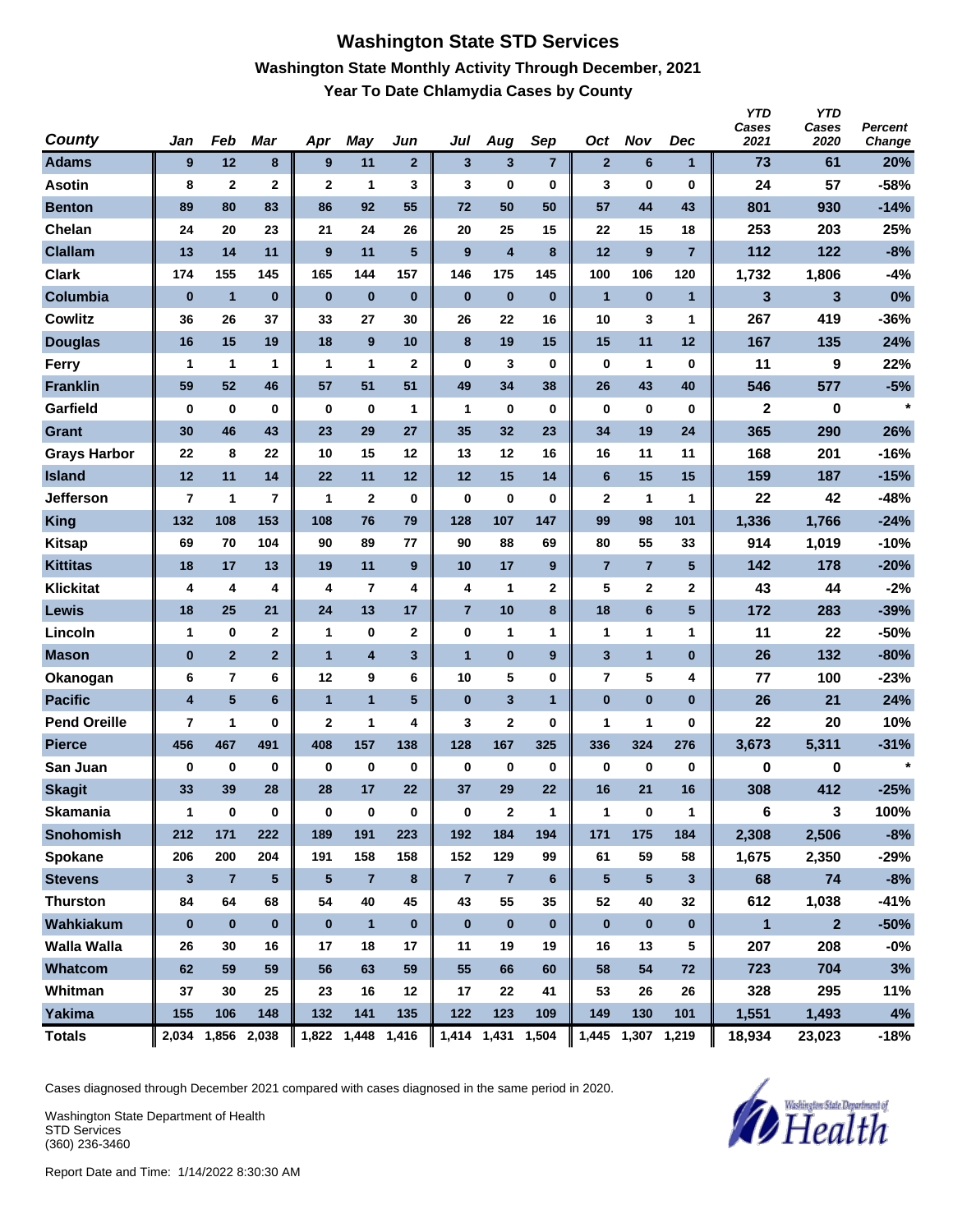### **Washington State STD Services Washington State Monthly Activity Through December, 2021 Year To Date Gonorrhea Cases by County**

| <b>County</b>       | Jan                     | Feb                     | Mar                     | Apr                     | May                     | Jun                     | Jul                     | Aug            | Sep                     | Oct            | <b>Nov</b>              | <b>Dec</b>     | <b>YTD</b><br>Cases<br>2021 | <b>YTD</b><br>Cases<br>2020 | <b>Percent</b><br>Change |
|---------------------|-------------------------|-------------------------|-------------------------|-------------------------|-------------------------|-------------------------|-------------------------|----------------|-------------------------|----------------|-------------------------|----------------|-----------------------------|-----------------------------|--------------------------|
| <b>Adams</b>        | 3                       | 4                       | $\mathbf{3}$            | $\mathbf{2}$            | $\mathbf{3}$            | $\bf{0}$                | $\bf{0}$                | $\bf{0}$       | $\mathbf{1}$            | $\mathbf{1}$   | $\mathbf{1}$            | $\bf{0}$       | 18                          | 10                          | 80%                      |
| <b>Asotin</b>       | 4                       | 1                       | 1                       | 1                       | 1                       | 0                       | 1                       | 0              | $\bf{0}$                | 1              | 0                       | 1              | 11                          | 26                          | -58%                     |
| <b>Benton</b>       | 30                      | 23                      | 34                      | 29                      | 31                      | 30                      | 26                      | 18             | 21                      | 22             | 13                      | 16             | 293                         | 382                         | $-23%$                   |
| Chelan              | 3                       | 3                       | 6                       | 3                       | 1                       | $\bf{0}$                | 6                       | $\mathbf{2}$   | $\overline{7}$          | 4              | 1                       | 1              | 37                          | 40                          | $-8%$                    |
| <b>Clallam</b>      | $\overline{\mathbf{3}}$ | $\bf{0}$                | 3                       | $\overline{1}$          | $\overline{1}$          | $\mathbf{1}$            | 5                       | $\overline{2}$ | $\mathbf{3}$            | $\overline{2}$ | 3                       | $\bf{0}$       | 24                          | $\boldsymbol{9}$            | 167%                     |
| <b>Clark</b>        | 67                      | 58                      | 65                      | 58                      | 47                      | 49                      | 43                      | 48             | 37                      | 53             | 28                      | 30             | 583                         | 678                         | $-14%$                   |
| Columbia            | $\bf{0}$                | $\bf{0}$                | $\bf{0}$                | $\overline{1}$          | $\bf{0}$                | $\bf{0}$                | $\bf{0}$                | $\bf{0}$       | $\bf{0}$                | $\bf{0}$       | $\bf{0}$                | $\bf{0}$       | $\mathbf{1}$                | $\mathbf{1}$                | 0%                       |
| <b>Cowlitz</b>      | 8                       | 8                       | 11                      | 7                       | 12                      | 8                       | 3                       | $\mathbf{2}$   | $\overline{\mathbf{r}}$ | 2              | 1                       | $\mathbf{2}$   | 71                          | 73                          | $-3%$                    |
| <b>Douglas</b>      | $\bf{0}$                | $\overline{2}$          | $\mathbf{1}$            | $\mathbf{2}$            | $\mathbf{2}$            | $\mathbf{1}$            | $\mathbf{2}$            | $\bf{0}$       | 1                       | $\sqrt{5}$     | $\overline{2}$          | $\mathbf{1}$   | 19                          | 25                          | $-24%$                   |
| Ferry               | $\bf{0}$                | 1                       | 0                       | 0                       | $\bf{0}$                | 1                       | 1                       | 0              | 0                       | 0              | $\bf{0}$                | $\mathbf 0$    | 3                           | 2                           | 50%                      |
| <b>Franklin</b>     | 20                      | 24                      | 17                      | 12                      | 12                      | 19                      | 12                      | 13             | 11                      | $\overline{7}$ | $\overline{7}$          | 6              | 160                         | 171                         | $-6%$                    |
| Garfield            | $\bf{0}$                | 0                       | 0                       | $\bf{0}$                | $\bf{0}$                | $\bf{0}$                | $\bf{0}$                | 0              | $\bf{0}$                | 0              | 0                       | $\mathbf 0$    | 0                           | 0                           | $\star$                  |
| <b>Grant</b>        | $\overline{7}$          | 14                      | 8                       | 13                      | 10                      | 13                      | 12                      | 8              | 12                      | 10             | 3                       | $\bf{0}$       | 110                         | 127                         | $-13%$                   |
| <b>Grays Harbor</b> | 8                       | $\overline{7}$          | 4                       | 6                       | 6                       | 11                      | 9                       | 4              | 3                       | 4              | 2                       | 4              | 68                          | 83                          | $-18%$                   |
| <b>Island</b>       | $\overline{\mathbf{3}}$ | $\overline{\mathbf{3}}$ | $\mathbf{1}$            | $\overline{\mathbf{4}}$ | $\bf{0}$                | $\mathbf{1}$            | $\overline{\mathbf{4}}$ | $\mathbf{1}$   | $\mathbf{2}$            | $\mathbf{1}$   | 4                       | $\overline{2}$ | 26                          | 32                          | $-19%$                   |
| <b>Jefferson</b>    | 1                       | 0                       | 0                       | 1                       | $\bf{0}$                | 0                       | $\bf{0}$                | 0              | 0                       | 0              | 0                       | 0              | $\mathbf{2}$                | 10                          | $-80%$                   |
| <b>King</b>         | 333                     | 314                     | 359                     | 314                     | 304                     | 304                     | 341                     | 394            | 396                     | 413            | 412                     | 400            | 4,284                       | 4,276                       | 0%                       |
| <b>Kitsap</b>       | 25                      | 19                      | 25                      | 17                      | 22                      | 23                      | 20                      | 23             | 20                      | 25             | 12                      | 16             | 247                         | 259                         | $-5%$                    |
| <b>Kittitas</b>     | 3                       | $\pmb{0}$               | $\bf{0}$                | 3                       | $\mathbf{1}$            | $\bf{0}$                | 3                       | $\bf{0}$       | $\bf{0}$                | $\overline{2}$ | $\bf{0}$                | $\mathbf{1}$   | 13                          | 19                          | $-32%$                   |
| <b>Klickitat</b>    | $\mathbf 1$             | 1                       | 0                       | $\mathbf{2}$            | $\bf{0}$                | 0                       | $\bf{0}$                | $\mathbf{2}$   | 2                       | 1              | 2                       | $\mathbf 0$    | 11                          | 8                           | 38%                      |
| Lewis               | 9                       | $6\phantom{1}$          | 5                       | $6\phantom{1}$          | $\overline{\mathbf{5}}$ | 6                       | $\bf{0}$                | 4              | 5                       | $\overline{7}$ | $\overline{\mathbf{2}}$ | $\mathbf{1}$   | 56                          | 50                          | 12%                      |
| Lincoln             | $\bf{0}$                | 0                       | 0                       | 0                       | $\bf{0}$                | 0                       | $\bf{0}$                | 0              | $\bf{0}$                | 0              | 0                       | 1              | 1                           | 6                           | $-83%$                   |
| <b>Mason</b>        | $\bf{0}$                | $\pmb{0}$               | $\bf{0}$                | $\bf{0}$                | 3                       | $\mathbf{2}$            | $\mathbf{1}$            | $\mathbf{1}$   | $\mathbf{1}$            | 3              | $\mathbf{1}$            | $\mathbf{1}$   | 13                          | 31                          | $-58%$                   |
| Okanogan            | $\mathbf{2}$            | 5                       | 2                       | 3                       | 2                       | 3                       | $\mathbf{2}$            | 1              | $\bf{0}$                | 0              | 2                       | 3              | 25                          | 41                          | $-39%$                   |
| <b>Pacific</b>      | $\overline{2}$          | $\mathbf{1}$            | $\bf{0}$                | $\bf{0}$                | $\bf{0}$                | $\bf{0}$                | $\bf{0}$                | $\bf{0}$       | 1                       | $\bf{0}$       | $\bf{0}$                | $\bf{0}$       | 4                           | 4                           | 0%                       |
| <b>Pend Oreille</b> | 0                       | 0                       | 0                       | 0                       | $\bf{0}$                | 0                       | $\bf{0}$                | 0              | 0                       | $\mathbf 2$    | 1                       | 1              | 4                           | 11                          | $-64%$                   |
| <b>Pierce</b>       | 154                     | 159                     | 162                     | 135                     | 142                     | 144                     | 152                     | 154            | 153                     | 137            | 111                     | 148            | 1,751                       | 2,206                       | $-21%$                   |
| San Juan            | $\bf{0}$                | 0                       | 0                       | 0                       | 0                       | $\bf{0}$                | 0                       | 0              | $\pmb{0}$               | 0              | 0                       | 0              | 0                           | 0                           | $\star$                  |
| <b>Skagit</b>       | 8                       | 10                      | 6                       | 8                       | 3                       | $\overline{\mathbf{4}}$ | $\overline{7}$          | $6\phantom{1}$ | 8                       | 17             | 5                       | $\overline{7}$ | 89                          | 136                         | $-35%$                   |
| <b>Skamania</b>     | $\bf{0}$                | $\pmb{0}$               | 1                       | $\bf{0}$                | $\bf{0}$                | $\pmb{0}$               | $\pmb{0}$               | 0              | $\bf{0}$                | 0              | $\pmb{0}$               | $\pmb{0}$      | $\mathbf{1}$                | $\mathbf{1}$                | $0\%$                    |
| <b>Snohomish</b>    | 64                      | 55                      | 69                      | 52                      | 60                      | 71                      | 65                      | 68             | 73                      | 82             | 74                      | 63             | 796                         | 797                         | $-0%$                    |
| Spokane             | 46                      | 46                      | 66                      | 67                      | 42                      | 51                      | 63                      | 60             | 78                      | 93             | 79                      | 66             | 757                         | 899                         | $-16%$                   |
| <b>Stevens</b>      | $\mathbf{1}$            | $\mathbf{2}$            | $\overline{\mathbf{4}}$ | $\mathbf{1}$            | $\mathbf{1}$            | $\mathbf{1}$            | $\mathbf{3}$            | $\mathbf{1}$   | $\pmb{0}$               | $\mathbf{3}$   | $\pmb{0}$               | $\mathbf{1}$   | 18                          | 25                          | $-28%$                   |
| <b>Thurston</b>     | 22                      | 21                      | 24                      | 28                      | 11                      | 32                      | 30                      | 16             | $\overline{\mathbf{r}}$ | 17             | 14                      | 18             | 240                         | 306                         | $-22%$                   |
| Wahkiakum           | $\pmb{0}$               | $\bf{0}$                | $\mathbf{0}$            | $\bf{0}$                | $\pmb{0}$               | $\bf{0}$                | $\bf{0}$                | $\mathbf{1}$   | $\pmb{0}$               | $\bf{0}$       | $\pmb{0}$               | $\bf{0}$       | $\mathbf{1}$                | $\bf{0}$                    | $\star$                  |
| <b>Walla Walla</b>  | 4                       | $\overline{\mathbf{r}}$ | 5                       | 5                       | 6                       | 5                       | $\mathbf 1$             | 4              | 3                       | 3              | $\mathbf{2}$            | 0              | 45                          | 60                          | $-25%$                   |
| Whatcom             | 17                      | 20                      | 19                      | 17                      | 12                      | 13                      | 19                      | 17             | 18                      | 23             | 21                      | 19             | 215                         | 190                         | 13%                      |
| Whitman             | $\boldsymbol{2}$        | $\mathbf{2}$            | $\mathbf 2$             | $\mathbf{2}$            | $\mathbf{3}$            | $\bf{0}$                | 4                       | 5              | 6                       | 5              | $\boldsymbol{0}$        | 0              | 31                          | 23                          | 35%                      |
| Yakima              | 40                      | 34                      | 30                      | 36                      | 57                      | 67                      | 50                      | 59             | 77                      | 54             | $\bf 44$                | 31             | 579                         | 586                         | $-1%$                    |
| <b>Totals</b>       | 890                     | 850                     | 933                     | 836                     | 800                     | 860                     | 885                     | 914            | 953                     | 999            | 847                     | 840            | 10,607                      | 11,603                      | $-9%$                    |

Cases diagnosed through December 2021 compared with cases diagnosed in the same period in 2020.

Washington State Department of Health STD Services (360) 236-3460

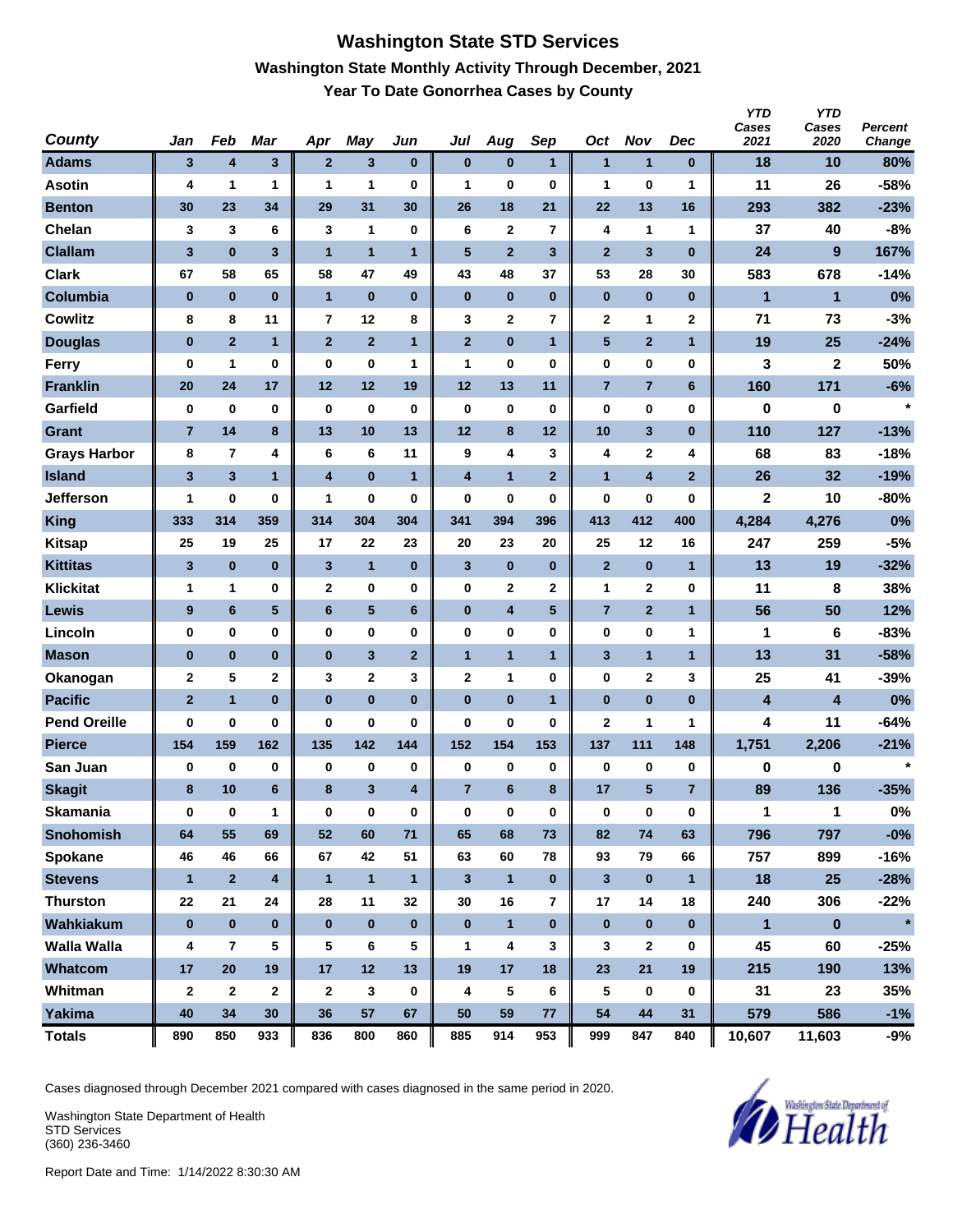# **Washington State STD Services Washington State Monthly Activity Through December, 2021 Year To Date Herpes Simplex Cases by County**

| <b>County</b>       | Jan             | Feb                     | Mar                     | Apr            | <b>May</b>              | Jun            | Jul            | Aug            | Sep                     | Oct          | <b>Nov</b>              | <b>Dec</b>              | <b>YTD</b><br>Cases<br>2021 | <b>YTD</b><br>Cases<br>2020 | Percent<br>Change |
|---------------------|-----------------|-------------------------|-------------------------|----------------|-------------------------|----------------|----------------|----------------|-------------------------|--------------|-------------------------|-------------------------|-----------------------------|-----------------------------|-------------------|
| <b>Adams</b>        | $\pmb{0}$       | $\bf{0}$                | $\bf{0}$                | $\bf{0}$       | $\bf{0}$                | $\mathbf{1}$   | $\pmb{0}$      | $\bf{0}$       | $\bf{0}$                | $\bf{0}$     | $\bf{0}$                | $\bf{0}$                | 1                           | $\mathbf{2}$                | $-50%$            |
| <b>Asotin</b>       | 0               | 0                       | 0                       | 0              | 0                       | 0              | 1              | 0              | 0                       | 0            | 0                       | $\bf{0}$                | 1                           | 0                           | $\star$           |
| <b>Benton</b>       | $5\phantom{.0}$ | $5\phantom{.0}$         | $\overline{\mathbf{4}}$ | $\mathbf{3}$   | $\overline{7}$          | 9              | 5              | 3              | $\overline{\mathbf{4}}$ | 3            | 9                       | $\overline{\mathbf{3}}$ | 60                          | 77                          | $-22%$            |
| Chelan              | 0               | 0                       | 0                       | 0              | $\bf{0}$                | 0              | 0              | 0              | 0                       | 0            | $\bf{0}$                | 0                       | 0                           | $\mathbf{2}$                | $-100%$           |
| <b>Clallam</b>      | $\bf{0}$        | $\overline{2}$          | $\mathbf{1}$            | $\overline{2}$ | $\mathbf{1}$            | $\overline{2}$ | $\bf{0}$       | $\bf{0}$       | $\mathbf{1}$            | $\pmb{0}$    | $\overline{2}$          | $\bf{0}$                | 11                          | 8                           | 38%               |
| <b>Clark</b>        | 6               | 6                       | 2                       | 3              | $\bf{0}$                | 5              | 1              | 2              | 1                       | 2            | 6                       | $\mathbf{2}$            | 36                          | 136                         | $-74%$            |
| Columbia            | $\bf{0}$        | $\bf{0}$                | $\bf{0}$                | $\bf{0}$       | $\bf{0}$                | $\bf{0}$       | $\bf{0}$       | $\bf{0}$       | $\bf{0}$                | $\pmb{0}$    | $\bf{0}$                | $\bf{0}$                | $\bf{0}$                    | $\bf{0}$                    | $\star$           |
| <b>Cowlitz</b>      | 0               | 0                       | 2                       | 1              | $\mathbf{1}$            | 0              | 3              | $\mathbf 2$    | $\mathbf 2$             | 2            | $\bf{0}$                | 0                       | 13                          | 15                          | $-13%$            |
| <b>Douglas</b>      | $\bf{0}$        | $\bf{0}$                | 1                       | $\pmb{0}$      | $\bf{0}$                | $\pmb{0}$      | $\pmb{0}$      | $\mathbf{1}$   | $\bf{0}$                | $\bf{0}$     | $\bf{0}$                | $\bf{0}$                | $\mathbf{2}$                | $\mathbf{1}$                | 100%              |
| Ferry               | 0               | 0                       | 0                       | 0              | $\bf{0}$                | 0              | 0              | 0              | 0                       | 0            | $\bf{0}$                | 0                       | 0                           | 0                           | $\star$           |
| <b>Franklin</b>     | 3               | $\mathbf{1}$            | $\mathbf{3}$            | $\mathbf{2}$   | $\mathbf{1}$            | $\bf{0}$       | $\mathbf{1}$   | $\bf{0}$       | $\mathbf{2}$            | $\mathbf{1}$ | 4                       | $\bf{0}$                | 18                          | 35                          | $-49%$            |
| Garfield            | 0               | 0                       | 0                       | 0              | $\bf{0}$                | 0              | 0              | 0              | 0                       | 0            | $\bf{0}$                | $\bf{0}$                | 0                           | 0                           | $\star$           |
| <b>Grant</b>        | 4               | $\overline{2}$          | $\overline{2}$          | $\overline{2}$ | $\bf{0}$                | $\overline{2}$ | $\pmb{0}$      | $\bf{0}$       | $\bf{0}$                | $\mathbf{1}$ | $\bf{0}$                | $\bf{0}$                | 13                          | 14                          | $-7%$             |
| <b>Grays Harbor</b> | 0               | 0                       | 3                       | 2              | 3                       | 3              | 1              | 1              | 0                       | 2            | 1                       | 0                       | 16                          | 14                          | 14%               |
| <b>Island</b>       | $\mathbf{2}$    | 4                       | $\bf{0}$                | 3              | 3                       | $\bf{0}$       | $\overline{2}$ | $\bf{0}$       | $\bf{0}$                | 3            | $\bf{0}$                | $\mathbf{1}$            | 18                          | 18                          | 0%                |
| Jefferson           | 0               | 0                       | 0                       | 1              | $\bf{0}$                | 0              | 0              | 0              | $\bf{0}$                | 0            | 0                       | 0                       | 1                           | 0                           | $\star$           |
| <b>King</b>         | $\mathbf{1}$    | $\bf{0}$                | $\mathbf{1}$            | $\overline{1}$ | $\mathbf{1}$            | $\mathbf{1}$   | $\overline{2}$ | $\bf{0}$       | $\mathbf{3}$            | $\mathbf{1}$ | $\mathbf{1}$            | $\overline{1}$          | 13                          | 9                           | 44%               |
| <b>Kitsap</b>       | 7               | 4                       | 16                      | 14             | 8                       | 16             | 14             | 13             | 5                       | 9            | 7                       | 4                       | 117                         | 87                          | 34%               |
| <b>Kittitas</b>     | $\mathbf{1}$    | $\mathbf{1}$            | $\bf{0}$                | $\mathbf{1}$   | $\bf{0}$                | $\bf{0}$       | $\bf{0}$       | $\mathbf{1}$   | $\mathbf{1}$            | $\bf{0}$     | $\bf{0}$                | $\bf{0}$                | 5                           | $\overline{9}$              | $-44%$            |
| <b>Klickitat</b>    | 0               | 0                       | 0                       | 0              | 1                       | 0              | 0              | 0              | 0                       | 0            | 0                       | 0                       | 1                           | 1                           | 0%                |
| Lewis               | $\bf{0}$        | $\pmb{0}$               | $\bf{0}$                | $\pmb{0}$      | $\pmb{0}$               | $\pmb{0}$      | $\pmb{0}$      | $\bf{0}$       | $\bf{0}$                | $\bf{0}$     | $\bf{0}$                | $\bf{0}$                | $\bf{0}$                    | $\overline{7}$              | $-100%$           |
| Lincoln             | 0               | 0                       | 0                       | 1              | 0                       | 0              | 0              | 0              | 0                       | 0            | $\bf{0}$                | $\bf{0}$                | 1                           | 1                           | 0%                |
| <b>Mason</b>        | $\bf{0}$        | $\pmb{0}$               | $\bf{0}$                | $\bf{0}$       | $\bf{0}$                | $\bf{0}$       | $\pmb{0}$      | $\bf{0}$       | $\bf{0}$                | $\mathbf{1}$ | $\bf{0}$                | $\bf{0}$                | $\mathbf{1}$                | 10                          | $-90%$            |
| Okanogan            | 0               | 0                       | $\bf{0}$                | 0              | 1                       | 0              | 0              | 0              | $\bf{0}$                | 0            | $\bf{0}$                | 0                       | 1                           | 14                          | $-93%$            |
| <b>Pacific</b>      | $\bf{0}$        | $\bf{0}$                | $\mathbf{1}$            | $\bf{0}$       | $\bf{0}$                | $\bf{0}$       | $\bf{0}$       | $\bf{0}$       | $\bf{0}$                | $\bf{0}$     | $\bf{0}$                | $\bf{0}$                | $\mathbf{1}$                | 3                           | $-67%$            |
| <b>Pend Oreille</b> | $\bf{0}$        | 0                       | $\bf{0}$                | $\bf{0}$       | $\bf{0}$                | 0              | $\bf{0}$       | 0              | 0                       | 0            | 0                       | 0                       | 0                           | 2                           | $-100%$           |
| <b>Pierce</b>       | 34              | 37                      | 37                      | 38             | 44                      | 46             | 36             | 26             | 16                      | 28           | 20                      | 11                      | 373                         | 446                         | $-16%$            |
| San Juan            | 0               | 0                       | 0                       | 0              | 0                       | 0              | 0              | 0              | $\bf{0}$                | 0            | $\bf{0}$                | 0                       | 0                           | 0                           |                   |
| <b>Skagit</b>       | 3               | $\mathbf{1}$            | 3                       | $\overline{2}$ | 3                       | $\overline{2}$ | $\overline{2}$ | $\bf{0}$       | $\mathbf{1}$            | $\bf{0}$     | $\overline{7}$          | $\overline{2}$          | 26                          | 35                          | $-26%$            |
| <b>Skamania</b>     | $\bf{0}$        | $\bf{0}$                | $\pmb{0}$               | $\bf{0}$       | $\pmb{0}$               | $\bf{0}$       | 0              | $\pmb{0}$      | $\bf{0}$                | $\bf{0}$     | $\pmb{0}$               | 0                       | 0                           | $\pmb{0}$                   | $\star$           |
| <b>Snohomish</b>    | 15              | 15                      | 15                      | $\overline{7}$ | 14                      | 14             | 14             | 16             | 10                      | 17           | 14                      | $\overline{7}$          | 158                         | 176                         | $-10%$            |
| Spokane             | 10              | 9                       | 11                      | 15             | 14                      | 13             | 11             | 8              | 3                       | 3            | 4                       | 5                       | 106                         | 69                          | 54%               |
| <b>Stevens</b>      | $\mathbf{1}$    | $\mathbf{3}$            | $\pmb{0}$               | $\mathbf{1}$   | $\pmb{0}$               | $\mathbf{1}$   | $\pmb{0}$      | $\mathbf{1}$   | $\bf{0}$                | $\pmb{0}$    | $\pmb{0}$               | $\bf{0}$                | $\overline{7}$              | 11                          | $-36%$            |
| <b>Thurston</b>     | 7               | 9                       | 2                       | 7              | $\mathbf{2}$            | 5              | 9              | 6              | 0                       | 6            | 4                       | $\mathbf{2}$            | 59                          | 84                          | $-30%$            |
| Wahkiakum           | $\pmb{0}$       | $\bf{0}$                | $\bf{0}$                | $\bf{0}$       | $\mathbf{1}$            | $\bf{0}$       | $\bf{0}$       | $\mathbf{0}$   | $\bf{0}$                | $\bf{0}$     | $\pmb{0}$               | $\bf{0}$                | $\mathbf{1}$                | $\pmb{0}$                   | $\star$           |
| <b>Walla Walla</b>  | 1               | 0                       | 0                       | $\mathbf{2}$   | $\pmb{0}$               | 1              | 0              | 0              | $\mathbf 1$             | 0            | 0                       | 1                       | 6                           | $\overline{\mathbf{r}}$     | $-14%$            |
| Whatcom             | $\mathbf{3}$    | $\overline{\mathbf{2}}$ | $\bf{0}$                | $\mathbf{1}$   | $\overline{\mathbf{1}}$ | $\bf{0}$       | $\mathbf{1}$   | $\mathbf 0$    | 9                       | $\mathbf{1}$ | $\overline{\mathbf{3}}$ | $\mathbf{3}$            | 24                          | 64                          | $-63%$            |
| Whitman             | 0               | 1                       | 1                       | 3              | $\mathbf{2}$            | 0              | 0              | 1              | $\mathbf{2}$            | $\mathbf{2}$ | $\pmb{0}$               | 0                       | 12                          | 7                           | 71%               |
| Yakima              | $\mathbf{3}$    | $\mathbf{3}$            | 3 <sup>5</sup>          | 10             | $\overline{\mathbf{5}}$ | $\mathbf{3}$   | $\overline{1}$ | $6\phantom{a}$ | $6\phantom{1}$          | 4            | $\mathbf{1}$            | $\mathbf{3}$            | 48                          | 31                          | 55%               |
| <b>Totals</b>       | 106             | 105                     | 108                     | 122            | 113                     | 124            | 104            | 87             | 67                      | 86           | 83                      | 45                      | 1,150                       | 1,395                       | $-18%$            |

Cases diagnosed through December 2021 compared with cases diagnosed in the same period in 2020.

Washington State Department of Health STD Services (360) 236-3460

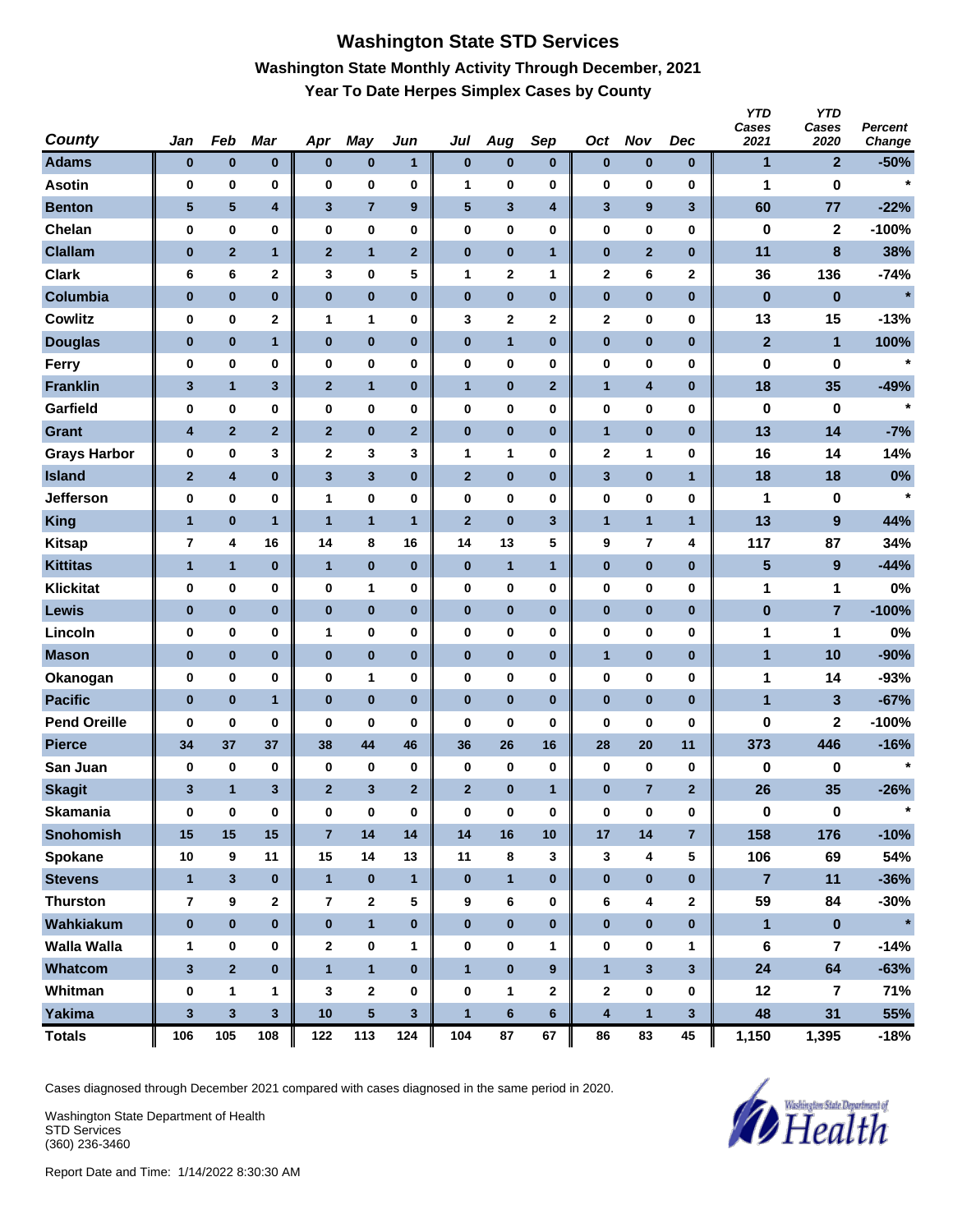#### **Washington State STD Services Washington State Monthly Activity Through December, 2021 Year To Date Syphilis Cases by County**

| <b>County</b>       | Jan                     | Feb              | Mar            | Apr                     | May              | Jun            | Jul                     | Aug            | Sep                     | Oct            | <b>Nov</b>              | <b>Dec</b>              | <b>YTD</b><br>Cases<br>2021 | <b>YTD</b><br>Cases<br>2020 | <b>Percent</b><br>Change |
|---------------------|-------------------------|------------------|----------------|-------------------------|------------------|----------------|-------------------------|----------------|-------------------------|----------------|-------------------------|-------------------------|-----------------------------|-----------------------------|--------------------------|
| <b>Adams</b>        | $\bf{0}$                | $\mathbf{1}$     | $\bf{0}$       | $\bf{0}$                | $\pmb{0}$        | $\pmb{0}$      | $\bf{0}$                | $\bf{0}$       | $\mathbf{1}$            | $\bf{0}$       | $\mathbf{1}$            | $\bf{0}$                | 3                           | 4                           | $-25%$                   |
| <b>Asotin</b>       | $\bf{0}$                | 0                | 0              | 0                       | 0                | 0              | $\bf{0}$                | 0              | $\bf{0}$                | 0              | $\bf{0}$                | 0                       | 0                           | 2                           | $-100%$                  |
| <b>Benton</b>       | $\overline{7}$          | 12               | 8              | 13                      | $\boldsymbol{9}$ | 4              | $6\phantom{1}6$         | 6              | 12                      | $\overline{7}$ | 12                      | $\mathbf{2}$            | 98                          | 55                          | 78%                      |
| Chelan              | $\mathbf 1$             | 0                | 0              | $\mathbf{1}$            | $\mathbf{1}$     | 0              | $\mathbf{1}$            | $\mathbf 2$    | 1                       | 1              | 0                       | 0                       | 8                           | 5                           | 60%                      |
| <b>Clallam</b>      | $\overline{2}$          | $\bf{0}$         | $\bf{0}$       | $\bf{0}$                | $\bf{0}$         | $\bf{0}$       | $\overline{1}$          | $\bf{0}$       | 3                       | $\mathbf{1}$   | $\bf{0}$                | $\bf{0}$                | $\overline{7}$              | $\mathbf{2}$                | 250%                     |
| <b>Clark</b>        | 16                      | 12               | 12             | 12                      | 10               | 11             | 10                      | 14             | 16                      | 7              | 11                      | 8                       | 139                         | 140                         | $-1%$                    |
| Columbia            | $\bf{0}$                | $\pmb{0}$        | $\bf{0}$       | $\bf{0}$                | $\bf{0}$         | $\bf{0}$       | $\bf{0}$                | $\bf{0}$       | $\bf{0}$                | $\pmb{0}$      | $\mathbf{1}$            | $\mathbf{1}$            | $\mathbf{2}$                | $\bf{0}$                    | $\star$                  |
| <b>Cowlitz</b>      | $\boldsymbol{2}$        | 1                | $\mathbf 2$    | $\mathbf{2}$            | 3                | 3              | $\mathbf{1}$            | 5              | $\mathbf 2$             | 2              | 3                       | 4                       | 30                          | 21                          | 43%                      |
| <b>Douglas</b>      | $\mathbf{1}$            | $\mathbf{1}$     | $\bf{0}$       | $\pmb{0}$               | $\bf{0}$         | $\pmb{0}$      | $\bf{0}$                | $\overline{2}$ | $\overline{\mathbf{2}}$ | $\bf{0}$       | $\mathbf{1}$            | $\bf{0}$                | $\overline{7}$              | 1                           | 600%                     |
| <b>Ferry</b>        | $\bf{0}$                | 1                | 0              | 0                       | $\bf{0}$         | 0              | $\bf{0}$                | 0              | 0                       | 0              | 0                       | 0                       | 1                           | 0                           | $\star$                  |
| <b>Franklin</b>     | $\mathbf{1}$            | $\mathbf{3}$     | 3              | $\mathbf{2}$            | $\mathbf{2}$     | $\sqrt{5}$     | $\mathbf{3}$            | $\sqrt{5}$     | 4                       | 6              | $\overline{\mathbf{2}}$ | $\overline{\mathbf{4}}$ | 40                          | 35                          | 14%                      |
| Garfield            | $\bf{0}$                | 0                | 0              | 0                       | $\bf{0}$         | 0              | $\bf{0}$                | 0              | $\bf{0}$                | 0              | 0                       | 0                       | 0                           | 0                           | $\star$                  |
| <b>Grant</b>        | $\mathbf{1}$            | $\mathbf{3}$     | 3              | $\mathbf{2}$            | $\overline{2}$   | $\mathbf{1}$   | $\bf{0}$                | $\mathbf{1}$   | $\mathbf{2}$            | 3              | 5                       | $\mathbf{1}$            | 24                          | 21                          | 14%                      |
| <b>Grays Harbor</b> | $\mathbf 1$             | 4                | 3              | 7                       | 6                | 7              | $\pmb{0}$               | 4              | 2                       | 4              | 0                       | 1                       | 39                          | 25                          | 56%                      |
| <b>Island</b>       | $\pmb{0}$               | $\mathbf{1}$     | $\mathbf{1}$   | $\bf{0}$                | $\bf{0}$         | $\mathbf{1}$   | $\overline{1}$          | $\bf{0}$       | $\mathbf{1}$            | $\mathbf{1}$   | $\bf{0}$                | $\bf{0}$                | $6\phantom{1}$              | 4                           | 50%                      |
| <b>Jefferson</b>    | 0                       | 0                | 1              | 0                       | $\bf{0}$         | 0              | $\bf{0}$                | 0              | 0                       | 0              | $\bf{0}$                | 0                       | 1                           | 3                           | $-67%$                   |
| <b>King</b>         | 83                      | 108              | 101            | 92                      | 66               | 110            | 105                     | 127            | 105                     | 114            | 109                     | 73                      | 1,193                       | 860                         | 39%                      |
| <b>Kitsap</b>       | 4                       | 4                | $\mathbf 2$    | 5                       | 1                | 2              | 3                       | 4              | $\overline{\mathbf{r}}$ | 4              | 2                       | $\mathbf{2}$            | 40                          | 26                          | 54%                      |
| <b>Kittitas</b>     | $\mathbf{1}$            | $\pmb{0}$        | $\bf{0}$       | $\pmb{0}$               | $\overline{2}$   | $\overline{2}$ | 1                       | $\bf{0}$       | $\bf{0}$                | $\mathbf{1}$   | 0                       | $\bf{0}$                | $\overline{7}$              | $\mathbf{2}$                | 250%                     |
| <b>Klickitat</b>    | $\bf{0}$                | 0                | 0              | $\mathbf 2$             | $\bf{0}$         | 0              | $\bf{0}$                | 0              | 0                       | 1              | 0                       | 1                       | 4                           | 0                           | $\star$                  |
| Lewis               | $\mathbf{2}$            | $\mathbf 2$      | 5 <sup>5</sup> | $\mathbf{2}$            | $\mathbf{3}$     | $\mathbf{1}$   | $\bf{0}$                | $\mathbf{2}$   | 1                       | $\mathbf{1}$   | $\mathbf{1}$            | $\mathbf{2}$            | 22                          | 13                          | 69%                      |
| Lincoln             | $\bf{0}$                | 0                | 0              | 0                       | $\bf{0}$         | 0              | $\bf{0}$                | 0              | $\bf{0}$                | 0              | 0                       | 0                       | 0                           | $\mathbf{2}$                | $-100%$                  |
| <b>Mason</b>        | $\mathbf{1}$            | $\overline{2}$   | 5              | $\overline{\mathbf{4}}$ | 5                | $\mathbf{2}$   | $\overline{\mathbf{4}}$ | $\mathbf{1}$   | 3                       | $\overline{7}$ | 3                       | $\overline{2}$          | 39                          | 33                          | 18%                      |
| Okanogan            | $\mathbf 2$             | 1                | 2              | 1                       | 4                | 3              | 1                       | $\mathbf 2$    | 0                       | 0              | 0                       | 0                       | 16                          | 4                           | 300%                     |
| <b>Pacific</b>      | $\bf{0}$                | $\bf{0}$         | $\bf{0}$       | $\overline{1}$          | $\bf{0}$         | $\bf{0}$       | $\bf{0}$                | $\bf{0}$       | $\bf{0}$                | $\mathbf{1}$   | $\mathbf{1}$            | $\bf{0}$                | $\mathbf{3}$                | 5                           | $-40%$                   |
| <b>Pend Oreille</b> | 0                       | 1                | 0              | 0                       | 1                | 0              | $\bf{0}$                | 0              | 0                       | 1              | 0                       | 0                       | 3                           | 1                           | 200%                     |
| <b>Pierce</b>       | 38                      | 41               | 44             | 41                      | 35               | 40             | 43                      | 50             | 30                      | 50             | 55                      | 46                      | 513                         | 277                         | 85%                      |
| San Juan            | 0                       | 0                | 0              | 0                       | 0                | $\pmb{0}$      | 0                       | 0              | $\pmb{0}$               | 0              | 0                       | $\mathbf{1}$            | 1                           | 2                           | -50%                     |
| <b>Skagit</b>       | $\bf{0}$                | $5\phantom{.0}$  | 3              | 8                       | $\bf{0}$         | 3              | $\mathbf{1}$            | $\mathbf{1}$   | 0                       | $\mathbf{1}$   | 3                       | $\bf{0}$                | 25                          | 21                          | 19%                      |
| <b>Skamania</b>     | $\bf{0}$                | $\mathbf{1}$     | 0              | $\bf{0}$                | $\bf{0}$         | $\pmb{0}$      | $\mathbf 0$             | 0              | $\pmb{0}$               | 0              | $\pmb{0}$               | $\pmb{0}$               | $\mathbf{1}$                | 0                           | $\star$                  |
| <b>Snohomish</b>    | 23                      | 18               | 14             | 20                      | 19               | $9\phantom{.}$ | 23                      | 21             | 24                      | 10             | 21                      | 13                      | 215                         | 158                         | 36%                      |
| Spokane             | 20                      | 28               | 21             | 22                      | 18               | 18             | 26                      | 20             | 33                      | 19             | 16                      | 9                       | 250                         | 190                         | 32%                      |
| <b>Stevens</b>      | $\bf{0}$                | $\mathbf{1}$     | $\pmb{0}$      | $\bf{0}$                | $\pmb{0}$        | $\pmb{0}$      | $\bf{0}$                | $\overline{2}$ | $\bf{0}$                | $\bf{0}$       | $\bf{0}$                | $\mathbf 0$             | 3                           | 6                           | $-50%$                   |
| <b>Thurston</b>     | 8                       | 9                | 8              | 9                       | $\pmb{4}$        | 5              | 4                       | 6              | 4                       | 6              | 4                       | 6                       | 73                          | 57                          | 28%                      |
| Wahkiakum           | $\bf{0}$                | $\bf{0}$         | $\mathbf{0}$   | $\bf{0}$                | $\mathbf 0$      | $\bf{0}$       | $\bf{0}$                | $\bf{0}$       | $\mathbf{0}$            | $\pmb{0}$      | $\pmb{0}$               | $\bf{0}$                | $\pmb{0}$                   | $\mathbf{1}$                | $-100%$                  |
| <b>Walla Walla</b>  | 0                       | 0                | 0              | $\mathbf{2}$            | 1                | 3              | $\mathbf 1$             | 4              | $\mathbf{2}$            | $\overline{7}$ | 3                       | 1                       | 24                          | 7                           | 243%                     |
| Whatcom             | $\overline{\mathbf{4}}$ | $\mathbf{1}$     | $\mathbf{1}$   | $\mathbf{1}$            | $\pmb{0}$        | $\mathbf{3}$   | $\overline{1}$          | $\bf{0}$       | $\overline{\mathbf{2}}$ | $\mathbf{1}$   | $\mathbf{1}$            | $\bf{0}$                | 15                          | 28                          | $-46%$                   |
| Whitman             | $\bf{0}$                | $\pmb{0}$        | $\mathbf 2$    | $\bf{0}$                | $\mathbf 0$      | $\bf{0}$       | $\pmb{0}$               | 0              | 0                       | 0              | 0                       | 1                       | 3                           | 5                           | $-40%$                   |
| <b>Yakima</b>       | $\overline{7}$          | $\boldsymbol{9}$ | 8              | 14                      | $\bf 6$          | 12             | $\bf8$                  | 22             | 14                      | 17             | 24                      | 17                      | 158                         | 50                          | 216%                     |
| <b>Totals</b>       | 225                     | 270              | 249            | 263                     | 198              | 245            | 244                     | 301            | 271                     | 273            | 279                     | 195                     | 3,013                       | 2,066                       | 46%                      |

Cases diagnosed through December 2021 compared with cases diagnosed in the same period in 2020.

Washington State Department of Health STD Services (360) 236-3460

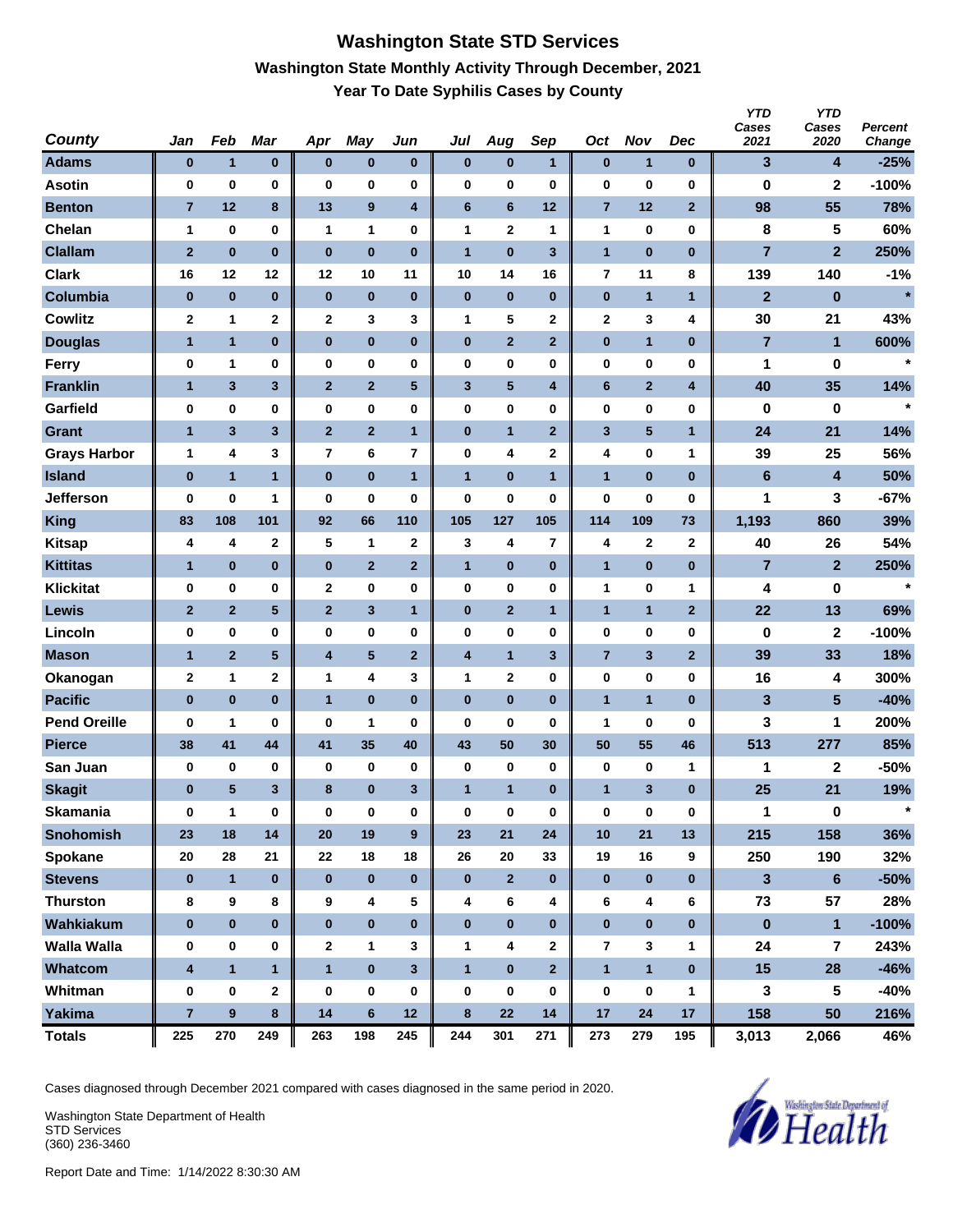# **Washington State STD Services Washington State Monthly Activity Through December, 2021 Year To Date Syphilis-P&S Cases by County**

| <b>County</b>       | Jan            | Feb          | <b>Mar</b>              | Apr             | May                     | Jun                     | Jul          | Aug            | Sep                     | Oct          | <b>Nov</b>       | Dec                     | <b>YTD</b><br>Cases<br>2021 | <b>YTD</b><br>Cases<br>2020 | Percent<br>Change |
|---------------------|----------------|--------------|-------------------------|-----------------|-------------------------|-------------------------|--------------|----------------|-------------------------|--------------|------------------|-------------------------|-----------------------------|-----------------------------|-------------------|
| <b>Adams</b>        | $\bf{0}$       | $\bf{0}$     | $\pmb{0}$               | $\bf{0}$        | $\pmb{0}$               | $\pmb{0}$               | $\bf{0}$     | $\pmb{0}$      | $\mathbf{1}$            | $\pmb{0}$    | 1                | $\bf{0}$                | $\mathbf{2}$                | 1                           | 100%              |
| <b>Asotin</b>       | 0              | 0            | 0                       | 0               | $\bf{0}$                | 0                       | 0            | 0              | $\bf{0}$                | 0            | $\bf{0}$         | 0                       | 0                           | 1                           | $-100%$           |
| <b>Benton</b>       | $\mathbf{3}$   | 3            | $\mathbf{1}$            | 4               | 4                       | $\pmb{0}$               | $\mathbf{1}$ | 6              | $\mathbf{3}$            | $\mathbf{2}$ | 8                | $\bf{0}$                | 35                          | 31                          | 13%               |
| Chelan              | 1              | 0            | 0                       | 0               | 1                       | 0                       | 1            | 2              | 0                       | 0            | $\bf{0}$         | 0                       | 5                           | 0                           | $\star$           |
| <b>Clallam</b>      | $\mathbf{1}$   | $\pmb{0}$    | $\bf{0}$                | $\bf{0}$        | $\bf{0}$                | $\bf{0}$                | $\mathbf{1}$ | $\bf{0}$       | $\mathbf{3}$            | $\mathbf{1}$ | $\bf{0}$         | $\bf{0}$                | $6\phantom{a}$              | 1                           | 500%              |
| <b>Clark</b>        | 5              | 4            | 5                       | 5               | 6                       | 9                       | 7            | 8              | 7                       | 4            | 7                | 5                       | 72                          | 62                          | 16%               |
| Columbia            | $\pmb{0}$      | $\pmb{0}$    | $\bf{0}$                | $\pmb{0}$       | $\bf{0}$                | $\pmb{0}$               | $\pmb{0}$    | $\pmb{0}$      | $\bf{0}$                | $\pmb{0}$    | $\bf{0}$         | $\overline{1}$          | $\blacksquare$              | $\pmb{0}$                   | $\star$           |
| <b>Cowlitz</b>      | 0              | 1            | 0                       | 1               | $\mathbf 2$             | 1                       | 1            | 3              | 0                       | 2            | 3                | 1                       | 15                          | 5                           | 200%              |
| <b>Douglas</b>      | $\bf{0}$       | $\bf{0}$     | $\bf{0}$                | $\bf{0}$        | $\pmb{0}$               | $\pmb{0}$               | $\pmb{0}$    | $\mathbf{1}$   | $\bf{0}$                | 0            | $\pmb{0}$        | $\bf{0}$                | $\mathbf{1}$                | 1                           | 0%                |
| <b>Ferry</b>        | $\bf{0}$       | 0            | 0                       | 0               | $\bf{0}$                | 0                       | 0            | 0              | 0                       | 0            | 0                | 0                       | 0                           | 0                           | $\star$           |
| <b>Franklin</b>     | $\bf{0}$       | $\mathbf 0$  | $\bf{0}$                | $\mathbf{1}$    | $\mathbf{1}$            | $\mathbf{2}$            | $\mathbf{1}$ | $\mathbf{2}$   | $\mathbf{2}$            | $\mathbf{2}$ | $\bf{0}$         | $\mathbf{2}$            | 13                          | 14                          | $-7%$             |
| Garfield            | $\bf{0}$       | $\pmb{0}$    | 0                       | 0               | $\pmb{0}$               | 0                       | 0            | 0              | $\bf{0}$                | 0            | $\bf{0}$         | 0                       | 0                           | 0                           | $\star$           |
| Grant               | $\bf{0}$       | $\pmb{0}$    | 1                       | $\mathbf{1}$    | $\overline{1}$          | $\mathbf{1}$            | $\pmb{0}$    | $\pmb{0}$      | $\bf{0}$                | $\mathbf{1}$ | 4                | $\bf{0}$                | $\boldsymbol{9}$            | $\overline{7}$              | 29%               |
| <b>Grays Harbor</b> | 0              | 2            | 2                       | 4               | $\overline{\mathbf{2}}$ | 4                       | 0            | $\mathbf 2$    | 1                       | 2            | $\bf{0}$         | 1                       | 20                          | 13                          | 54%               |
| <b>Island</b>       | $\pmb{0}$      | $\mathbf{1}$ | $\bf{0}$                | $\bf{0}$        | $\bf{0}$                | $\mathbf{1}$            | $\bf{0}$     | $\pmb{0}$      | $\bf{0}$                | $\mathbf{1}$ | $\bf{0}$         | $\bf{0}$                | 3                           | 1                           | 200%              |
| <b>Jefferson</b>    | 0              | 0            | 1                       | 0               | 0                       | 0                       | 0            | 0              | 0                       | 0            | 0                | 0                       | 1                           | 0                           | $\star$           |
| <b>King</b>         | 33             | 45           | 42                      | 41              | 28                      | 53                      | 49           | 76             | 46                      | 62           | 36               | 37                      | 548                         | 335                         | 64%               |
| <b>Kitsap</b>       | $\mathbf{1}$   | 0            | $\mathbf 2$             | $\mathbf{2}$    | 0                       | 1                       | 0            | 2              | 6                       | 4            | 1                | $\mathbf{2}$            | 21                          | 10                          | 110%              |
| <b>Kittitas</b>     | 1              | $\bf{0}$     | $\pmb{0}$               | 0               | $\pmb{0}$               | $\pmb{0}$               | $\pmb{0}$    | $\pmb{0}$      | $\bf{0}$                | $\mathbf{1}$ | $\bf{0}$         | $\bf{0}$                | $\mathbf{2}$                | 1                           | 100%              |
| <b>Klickitat</b>    | $\bf{0}$       | 0            | 0                       | 1               | $\bf{0}$                | 0                       | 0            | 0              | 0                       | 0            | 0                | 0                       | 1                           | 0                           | $\star$           |
| Lewis               | $\bf{0}$       | $\mathbf{2}$ | 4                       | $\mathbf{1}$    | $\mathbf{1}$            | $\bf{0}$                | $\pmb{0}$    | $\mathbf{2}$   | $\bf{0}$                | $\pmb{0}$    | $\mathbf{1}$     | $\mathbf{1}$            | 12                          | $6\phantom{a}$              | 100%              |
| Lincoln             | 0              | $\pmb{0}$    | 0                       | 0               | $\pmb{0}$               | 0                       | 0            | 0              | $\bf{0}$                | 0            | $\bf{0}$         | 0                       | 0                           | 0                           | $\star$           |
| <b>Mason</b>        | $\bf{0}$       | $\pmb{0}$    | $\mathbf{2}$            | $\overline{2}$  | $\overline{1}$          | 1                       | $\mathbf{1}$ | $\pmb{0}$      | $\bf{0}$                | 3            | $\bf{0}$         | $\bf{0}$                | 10                          | $\boldsymbol{9}$            | 11%               |
| Okanogan            | 0              | $\pmb{0}$    | 0                       | 0               | 3                       | 2                       | 0            | 0              | 0                       | 0            | $\bf{0}$         | 0                       | 5                           | 1                           | 400%              |
| <b>Pacific</b>      | $\bf{0}$       | $\bf{0}$     | $\bf{0}$                | $\mathbf{1}$    | $\bf{0}$                | $\bf{0}$                | $\bf{0}$     | $\bf{0}$       | $\bf{0}$                | $\pmb{0}$    | $\mathbf{1}$     | $\bf{0}$                | $\mathbf{2}$                | $\mathbf{1}$                | 100%              |
| <b>Pend Oreille</b> | 0              | 1            | 0                       | 0               | 0                       | 0                       | 0            | 0              | 0                       | 1            | 0                | 0                       | $\mathbf 2$                 | 0                           | $\star$           |
| <b>Pierce</b>       | 19             | 15           | 21                      | 21              | 24                      | 20                      | 21           | 16             | 15                      | 23           | 24               | 22                      | 241                         | 111                         | 117%              |
| San Juan            | 0              | 0            | 0                       | 0               | 0                       | 0                       | 0            | 0              | $\bf{0}$                | 0            | 0                | $\mathbf{1}$            | 1                           | 1                           | 0%                |
| <b>Skagit</b>       | $\bf{0}$       | 3            | $\bf{0}$                | 4               | $\bf{0}$                | $\mathbf{1}$            | $\mathbf{1}$ | $\mathbf{1}$   | $\bf{0}$                | $\mathbf{1}$ | $\mathbf{1}$     | $\bf{0}$                | 12                          | 10                          | 20%               |
| <b>Skamania</b>     | 0              | $\bf{0}$     | $\pmb{0}$               | $\bf{0}$        | $\pmb{0}$               | 0                       | $\bf{0}$     | 0              | $\pmb{0}$               | 0            | $\pmb{0}$        | $\bf{0}$                | $\pmb{0}$                   | $\pmb{0}$                   | $\star$           |
| <b>Snohomish</b>    | $\overline{7}$ | 5            | $\overline{\mathbf{4}}$ | $5\phantom{.0}$ | $\boldsymbol{9}$        | $\sqrt{5}$              | 14           | $\overline{7}$ | $\overline{\mathbf{4}}$ | 4            | $\boldsymbol{9}$ | $\overline{\mathbf{4}}$ | $77$                        | 62                          | 24%               |
| Spokane             | 10             | 9            | 8                       | 11              | $\overline{\mathbf{4}}$ | 12                      | 12           | 9              | 18                      | 9            | 4                | 3                       | 109                         | 80                          | 36%               |
| <b>Stevens</b>      | $\bf{0}$       | $\pmb{0}$    | $\bf{0}$                | $\bf{0}$        | $\pmb{0}$               | $\bf{0}$                | $\pmb{0}$    | $\mathbf{1}$   | $\bf{0}$                | $\pmb{0}$    | $\pmb{0}$        | $\bf{0}$                | $\mathbf{1}$                | $\overline{\mathbf{4}}$     | $-75%$            |
| <b>Thurston</b>     | 5              | 8            | 6                       | 6               | $\mathbf{2}$            | 1                       | 1            | 4              | $\mathbf 2$             | 0            | 3                | 4                       | 42                          | 30                          | 40%               |
| Wahkiakum           | $\bf{0}$       | $\bf{0}$     | $\bf{0}$                | $\bf{0}$        | $\pmb{0}$               | $\pmb{0}$               | $\bf{0}$     | $\bf{0}$       | $\bf{0}$                | $\pmb{0}$    | $\pmb{0}$        | $\bf{0}$                | $\pmb{0}$                   | $\pmb{0}$                   | $\star$           |
| <b>Walla Walla</b>  | 0              | 0            | 0                       | 0               | $\mathbf{1}$            | 2                       | 1            | 3              | $\mathbf{2}$            | 4            | 1                | 0                       | 14                          | 1                           | 1300%             |
| Whatcom             | $\mathbf{3}$   | $\pmb{0}$    | $\bf{0}$                | $\mathbf{1}$    | $\pmb{0}$               | $\mathbf{3}$            | $\mathbf{1}$ | $\bf{0}$       | $\overline{1}$          | $\mathbf{1}$ | $\mathbf{1}$     | $\bf{0}$                | 11                          | 13                          | $-15%$            |
| Whitman             | 0              | $\pmb{0}$    | $\mathbf 2$             | $\bf{0}$        | 0                       | 0                       | $\bf{0}$     | $\pmb{0}$      | $\bf{0}$                | $\bf{0}$     | $\pmb{0}$        | 0                       | $\mathbf 2$                 | 3                           | $-33%$            |
| <b>Yakima</b>       | $\mathbf 2$    | $\bf 6$      | $\bf 6$                 | $\sqrt{5}$      | $\mathbf{1}$            | $\overline{\mathbf{4}}$ | $\mathbf 2$  | 14             | 8                       | $\bf 8$      | 12               | 9                       | 77                          | 22                          | 250%              |
| <b>Totals</b>       | 91             | 105          | 107                     | 117             | 91                      | 123                     | 115          | 159            | 119                     | 136          | 117              | 93                      | 1,373                       | 837                         | 64%               |

Cases diagnosed through December 2021 compared with cases diagnosed in the same period in 2020.

Washington State Department of Health STD Services (360) 236-3460

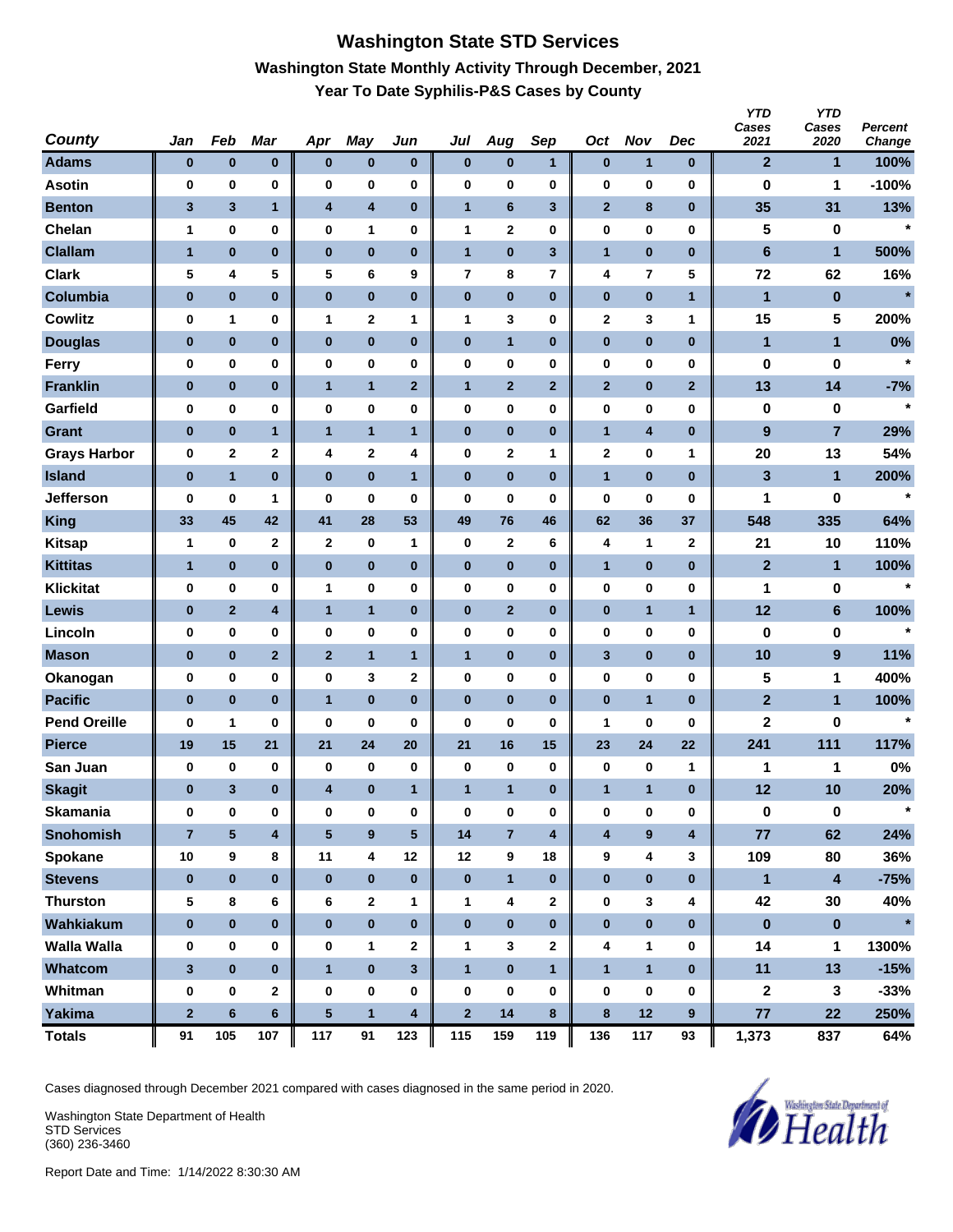# **Washington State STD Services Washington State Monthly Activity Through December, 2021 Year To Date Syphilis-EL Cases by County**

| <b>County</b>       | Jan             | Feb                     | <b>Mar</b>              | Apr            | May                     | Jun              | Jul                     | Aug            | Sep                     | Oct                     | <b>Nov</b>              | Dec                     | <b>YTD</b><br>Cases<br>2021 | <b>YTD</b><br>Cases<br>2020 | Percent<br>Change |
|---------------------|-----------------|-------------------------|-------------------------|----------------|-------------------------|------------------|-------------------------|----------------|-------------------------|-------------------------|-------------------------|-------------------------|-----------------------------|-----------------------------|-------------------|
| <b>Adams</b>        | $\bf{0}$        | $\bf{0}$                | $\bf{0}$                | $\bf{0}$       | $\bf{0}$                | $\bf{0}$         | $\bf{0}$                | $\pmb{0}$      | $\bf{0}$                | $\bf{0}$                | $\bf{0}$                | $\bf{0}$                | $\bf{0}$                    | $\bf{0}$                    |                   |
| <b>Asotin</b>       | 0               | 0                       | 0                       | $\bf{0}$       | $\bf{0}$                | 0                | 0                       | 0              | $\bf{0}$                | 0                       | $\bf{0}$                | 0                       | 0                           | $\bf{0}$                    | $\star$           |
| <b>Benton</b>       | 3               | 5                       | $\overline{\mathbf{4}}$ | 8              | $\overline{1}$          | $\mathbf{2}$     | $\mathbf{1}$            | $\pmb{0}$      | 5                       | $\mathbf{2}$            | $\mathbf{1}$            | $\mathbf{1}$            | 33                          | 11                          | 200%              |
| Chelan              | 0               | $\pmb{0}$               | 0                       | 0              | 0                       | 0                | 0                       | 0              | 0                       | 0                       | $\bf{0}$                | 0                       | $\pmb{0}$                   | $\mathbf 2$                 | $-100%$           |
| <b>Clallam</b>      | $\bf{0}$        | $\bf{0}$                | $\bf{0}$                | $\bf{0}$       | $\bf{0}$                | $\bf{0}$         | $\bf{0}$                | $\bf{0}$       | $\bf{0}$                | $\pmb{0}$               | $\bf{0}$                | $\bf{0}$                | $\pmb{0}$                   | $\bf{0}$                    | $\star$           |
| <b>Clark</b>        | 8               | 1                       | $\mathbf 2$             | 1              | 2                       | 2                | 1                       | 1              | 4                       | 2                       | 3                       | $\mathbf{2}$            | 29                          | 38                          | $-24%$            |
| Columbia            | $\bf{0}$        | $\pmb{0}$               | $\bf{0}$                | $\pmb{0}$      | $\bf{0}$                | $\pmb{0}$        | $\pmb{0}$               | $\bf{0}$       | $\bf{0}$                | $\pmb{0}$               | $\mathbf{1}$            | $\bf{0}$                | $\mathbf{1}$                | $\pmb{0}$                   | $\star$           |
| <b>Cowlitz</b>      | 1               | 0                       | 0                       | 1              | 0                       | 1                | 0                       | 0              | 0                       | 0                       | $\bf{0}$                | 0                       | 3                           | 5                           | $-40%$            |
| <b>Douglas</b>      | $\bf{0}$        | $\bf{0}$                | $\bf{0}$                | $\bf{0}$       | $\pmb{0}$               | $\pmb{0}$        | $\pmb{0}$               | $\mathbf{1}$   | $\mathbf{2}$            | $\bf{0}$                | $\bf{0}$                | $\bf{0}$                | 3                           | $\bf{0}$                    | $\star$           |
| <b>Ferry</b>        | 0               | 0                       | 0                       | 0              | $\bf{0}$                | 0                | 0                       | 0              | 0                       | 0                       | 0                       | 0                       | 0                           | 0                           | $\star$           |
| <b>Franklin</b>     | $\bf{0}$        | $\bf{0}$                | 1                       | $\bf{0}$       | $\mathbf{1}$            | $\mathbf{2}$     | $\mathbf{1}$            | $\mathbf{2}$   | $\mathbf{2}$            | $\mathbf{1}$            | $\mathbf{1}$            | $\mathbf{2}$            | 13                          | 3                           | 333%              |
| Garfield            | $\bf{0}$        | 0                       | 0                       | 0              | $\bf{0}$                | 0                | 0                       | 0              | $\bf{0}$                | 0                       | $\bf{0}$                | 0                       | 0                           | 0                           | $\star$           |
| <b>Grant</b>        | $\bf{0}$        | $\overline{2}$          | $\mathbf{2}$            | $\pmb{0}$      | $\pmb{0}$               | $\pmb{0}$        | $\pmb{0}$               | $\mathbf{1}$   | $\bf{0}$                | $\bf{0}$                | $\bf{0}$                | $\bf{0}$                | 5                           | 5                           | 0%                |
| <b>Grays Harbor</b> | 0               | 1                       | 0                       | 2              | 1                       | 1                | 0                       | 1              | 0                       | 1                       | $\bf{0}$                | 0                       | $\overline{\mathbf{r}}$     | 6                           | 17%               |
| <b>Island</b>       | $\bf{0}$        | $\bf{0}$                | $\bf{0}$                | $\bf{0}$       | $\bf{0}$                | $\bf{0}$         | $\overline{1}$          | $\bf{0}$       | $\mathbf{1}$            | $\pmb{0}$               | $\bf{0}$                | $\bf{0}$                | $\overline{2}$              | $\mathbf{1}$                | 100%              |
| <b>Jefferson</b>    | 0               | 0                       | 0                       | 0              | $\bf{0}$                | 0                | 0                       | 0              | 0                       | 0                       | 0                       | 0                       | 0                           | 0                           | $\star$           |
| <b>King</b>         | 30              | 36                      | 26                      | 32             | 23                      | 31               | 29                      | 24             | 34                      | 31                      | 41                      | 21                      | 358                         | 328                         | 9%                |
| <b>Kitsap</b>       | $\mathbf{1}$    | $\mathbf{2}$            | 0                       | $\mathbf{1}$   | 0                       | 0                | $\bf{0}$                | 1              | $\bf{0}$                | 0                       | 1                       | $\bf{0}$                | 6                           | 8                           | $-25%$            |
| <b>Kittitas</b>     | $\bf{0}$        | $\bf{0}$                | $\bf{0}$                | $\bf{0}$       | $\pmb{0}$               | $\pmb{0}$        | $\mathbf{1}$            | $\pmb{0}$      | $\bf{0}$                | 0                       | $\bf{0}$                | $\bf{0}$                | 1                           | $\bf{0}$                    | $\star$           |
| <b>Klickitat</b>    | 0               | 0                       | 0                       | 0              | $\bf{0}$                | 0                | 0                       | 0              | 0                       | 0                       | 0                       | 0                       | 0                           | 0                           | $\star$           |
| Lewis               | $\bf{0}$        | $\bf{0}$                | $\bf{0}$                | $\bf{0}$       | $\mathbf{1}$            | $\mathbf{1}$     | $\pmb{0}$               | $\bf{0}$       | $\mathbf{1}$            | 0                       | $\bf{0}$                | $\bf{0}$                | 3                           | $\overline{2}$              | 50%               |
| Lincoln             | 0               | $\pmb{0}$               | 0                       | 0              | $\bf{0}$                | 0                | 0                       | 0              | $\bf{0}$                | 0                       | $\bf{0}$                | 0                       | 0                           | 1                           | $-100%$           |
| <b>Mason</b>        | $\bf{0}$        | $\pmb{0}$               | $\bf{0}$                | $\pmb{0}$      | $\overline{1}$          | $\pmb{0}$        | $\mathbf{1}$            | $\pmb{0}$      | $\mathbf{1}$            | 0                       | $\mathbf{1}$            | $\mathbf{1}$            | 5                           | 7                           | $-29%$            |
| Okanogan            | 0               | 1                       | 1                       | 1              | 1                       | 1                | 0                       | 0              | 0                       | 0                       | $\bf{0}$                | 0                       | 5                           | 0                           | $\ast$            |
| <b>Pacific</b>      | $\bf{0}$        | $\bf{0}$                | $\bf{0}$                | $\bf{0}$       | $\bf{0}$                | $\bf{0}$         | $\bf{0}$                | $\bf{0}$       | $\bf{0}$                | $\bf{0}$                | $\bf{0}$                | $\bf{0}$                | $\pmb{0}$                   | $\bf{0}$                    |                   |
| <b>Pend Oreille</b> | 0               | 0                       | 0                       | 0              | 0                       | 0                | 0                       | 0              | 0                       | 0                       | 0                       | 0                       | 0                           | 0                           | $\star$           |
| <b>Pierce</b>       | $5\phantom{.0}$ | $\overline{7}$          | 10                      | $\overline{7}$ | $\overline{\mathbf{4}}$ | $\boldsymbol{9}$ | $\boldsymbol{9}$        | 13             | $\overline{\mathbf{4}}$ | 12                      | 9                       | 10                      | 99                          | 64                          | 55%               |
| San Juan            | 0               | 0                       | 0                       | 0              | 0                       | 0                | 0                       | 0              | $\bf{0}$                | 0                       | 0                       | 0                       | 0                           | 1                           | $-100%$           |
| <b>Skagit</b>       | $\bf{0}$        | $\bf{0}$                | $\bf{0}$                | $\mathbf{1}$   | $\bf{0}$                | 1                | $\bf{0}$                | $\bf{0}$       | $\bf{0}$                | $\bf{0}$                | $\bf{0}$                | $\bf{0}$                | $\mathbf{2}$                | 5                           | $-60%$            |
| <b>Skamania</b>     | 0               | $\mathbf{1}$            | $\pmb{0}$               | $\bf{0}$       | $\pmb{0}$               | 0                | 0                       | 0              | $\pmb{0}$               | 0                       | $\pmb{0}$               | $\bf{0}$                | 1                           | $\pmb{0}$                   | $\star$           |
| <b>Snohomish</b>    | 8               | $\overline{\mathbf{4}}$ | $\overline{\mathbf{2}}$ | 11             | $\mathbf 2$             | $\mathbf 2$      | $\overline{\mathbf{4}}$ | 9              | $\bf8$                  | $\overline{\mathbf{2}}$ | $\bf 6$                 | $\overline{\mathbf{4}}$ | 62                          | 43                          | 44%               |
| Spokane             | 8               | 10                      | 9                       | 3              | 8                       | 3                | 12                      | $\overline{7}$ | 9                       | $\overline{7}$          | 8                       | 1                       | 85                          | 48                          | 77%               |
| <b>Stevens</b>      | $\pmb{0}$       | $\pmb{0}$               | $\pmb{0}$               | $\bf{0}$       | $\pmb{0}$               | $\bf{0}$         | $\pmb{0}$               | $\pmb{0}$      | $\bf{0}$                | $\pmb{0}$               | $\pmb{0}$               | $\bf{0}$                | $\pmb{0}$                   | $\mathbf{1}$                | $-100%$           |
| <b>Thurston</b>     | 1               | $\pmb{0}$               | 1                       | 1              | $\mathbf{1}$            | 1                | $\mathbf{2}$            | 0              | 2                       | 2                       | $\pmb{0}$               | 1                       | 12                          | 17                          | $-29%$            |
| Wahkiakum           | $\pmb{0}$       | $\pmb{0}$               | $\bf{0}$                | $\bf{0}$       | $\pmb{0}$               | $\pmb{0}$        | $\bf{0}$                | $\bf{0}$       | $\bf{0}$                | $\pmb{0}$               | $\pmb{0}$               | $\bf{0}$                | $\pmb{0}$                   | $\pmb{0}$                   | $\star$           |
| <b>Walla Walla</b>  | 0               | 0                       | 0                       | 0              | 0                       | 0                | 0                       | 1              | 0                       | $\mathbf{1}$            | $\pmb{0}$               | 1                       | 3                           | 1                           | 200%              |
| Whatcom             | $\bf{0}$        | $\pmb{0}$               | $\mathbf{1}$            | $\bf{0}$       | $\pmb{0}$               | $\bf{0}$         | $\bf{0}$                | $\bf{0}$       | $\bf{0}$                | $\pmb{0}$               | $\pmb{0}$               | $\bf{0}$                | $\blacksquare$              | $5\phantom{.0}$             | $-80%$            |
| Whitman             | 0               | $\pmb{0}$               | $\pmb{0}$               | $\bf{0}$       | $\pmb{0}$               | 0                | $\bf{0}$                | 0              | $\bf{0}$                | $\bf{0}$                | $\pmb{0}$               | 0                       | $\pmb{0}$                   | 0                           | $\star$           |
| <b>Yakima</b>       | $\mathbf 2$     | $\mathbf{3}$            | $\mathbf{1}$            | $\sqrt{5}$     | $\overline{\mathbf{4}}$ | $\mathbf{2}$     | $\mathbf{1}$            | $\overline{7}$ | $\mathbf{3}$            | $\mathbf{3}$            | $\overline{\mathbf{4}}$ | ${\bf 5}$               | 40                          | 10                          | 300%              |
| <b>Totals</b>       | 67              | 73                      | 60                      | ${\bf 74}$     | 50                      | 59               | 63                      | 68             | ${\bf 76}$              | 64                      | 76                      | 49                      | 779                         | 612                         | 27%               |

Cases diagnosed through December 2021 compared with cases diagnosed in the same period in 2020.

Washington State Department of Health STD Services (360) 236-3460

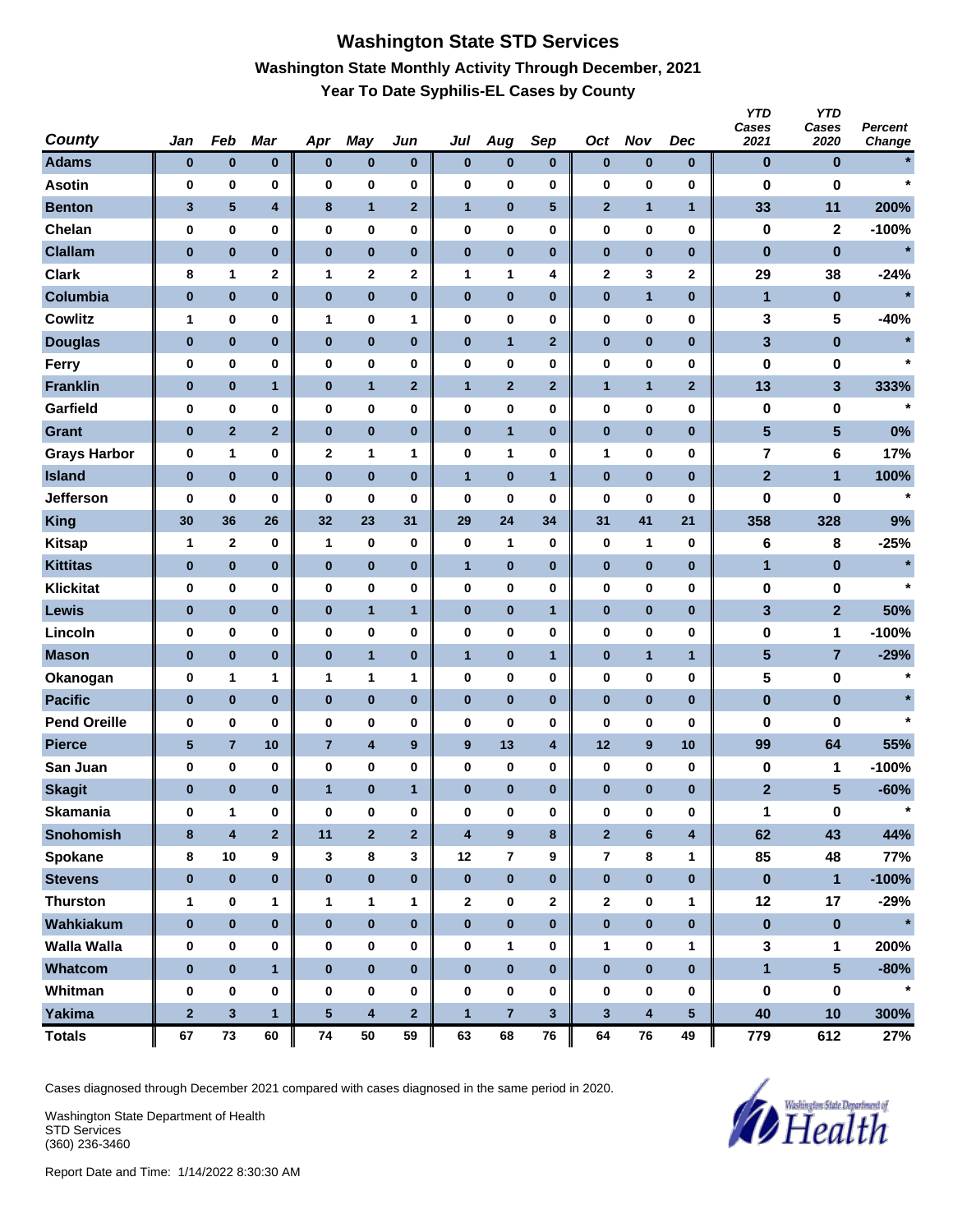# **Washington State STD Services Washington State Monthly Activity Through December, 2021 Year To Date Syphilis-L/LL Cases by County**

| <b>County</b>       | Jan          | Feb                     | Mar            | Apr                     | May            | Jun          | Jul                     | Aug             | Sep            | Oct          | <b>Nov</b>     | Dec             | <b>YTD</b><br>Cases<br>2021 | <b>YTD</b><br>Cases<br>2020 | Percent<br>Change |
|---------------------|--------------|-------------------------|----------------|-------------------------|----------------|--------------|-------------------------|-----------------|----------------|--------------|----------------|-----------------|-----------------------------|-----------------------------|-------------------|
| <b>Adams</b>        | $\bf{0}$     | $\mathbf{1}$            | $\pmb{0}$      | $\bf{0}$                | $\pmb{0}$      | $\pmb{0}$    | $\bf{0}$                | $\pmb{0}$       | $\bf{0}$       | $\pmb{0}$    | $\bf{0}$       | $\bf{0}$        | 1                           | 3                           | $-67%$            |
| <b>Asotin</b>       | 0            | 0                       | 0              | 0                       | $\bf{0}$       | 0            | 0                       | 0               | $\bf{0}$       | 0            | $\bf{0}$       | 0               | $\bf{0}$                    | 1                           | $-100%$           |
| <b>Benton</b>       | $\mathbf{1}$ | 4                       | $\mathbf{2}$   | $\mathbf{1}$            | $\mathbf{3}$   | $\mathbf{2}$ | $\overline{\mathbf{4}}$ | $\pmb{0}$       | 4              | 3            | 3              | $\mathbf{1}$    | 28                          | 13                          | 115%              |
| Chelan              | 0            | $\pmb{0}$               | $\pmb{0}$      | 1                       | 0              | 0            | 0                       | 0               | 1              | 1            | $\bf{0}$       | 0               | 3                           | 3                           | 0%                |
| <b>Clallam</b>      | $\mathbf{1}$ | $\pmb{0}$               | $\bf{0}$       | $\bf{0}$                | $\bf{0}$       | $\bf{0}$     | $\bf{0}$                | $\bf{0}$        | $\bf{0}$       | $\pmb{0}$    | $\bf{0}$       | $\bf{0}$        | $\mathbf{1}$                | 1                           | 0%                |
| <b>Clark</b>        | 3            | $\overline{\mathbf{r}}$ | 5              | 6                       | $\mathbf 2$    | 0            | 2                       | 5               | 5              | 1            | 1              | 1               | 38                          | 39                          | $-3%$             |
| Columbia            | $\pmb{0}$    | $\pmb{0}$               | $\bf{0}$       | $\pmb{0}$               | $\bf{0}$       | $\pmb{0}$    | $\pmb{0}$               | $\pmb{0}$       | $\bf{0}$       | $\pmb{0}$    | $\bf{0}$       | $\bf{0}$        | $\pmb{0}$                   | $\pmb{0}$                   | $\star$           |
| <b>Cowlitz</b>      | 1            | 0                       | $\mathbf 2$    | 0                       | 0              | 1            | 0                       | 2               | $\mathbf 2$    | 0            | 0              | 3               | 11                          | 11                          | 0%                |
| <b>Douglas</b>      | $\mathbf{1}$ | $\mathbf{1}$            | $\bf{0}$       | $\bf{0}$                | $\pmb{0}$      | $\pmb{0}$    | $\pmb{0}$               | $\pmb{0}$       | $\bf{0}$       | $\bf{0}$     | $\mathbf{1}$   | $\bf{0}$        | 3                           | $\bf{0}$                    | $\star$           |
| <b>Ferry</b>        | $\bf{0}$     | 1                       | 0              | 0                       | $\bf{0}$       | 0            | $\pmb{0}$               | 0               | 0              | 0            | 0              | 0               | 1                           | 0                           | $\star$           |
| <b>Franklin</b>     | $\mathbf{1}$ | $\mathbf{2}$            | $\mathbf 2$    | $\mathbf{1}$            | $\pmb{0}$      | $\mathbf{1}$ | $\mathbf{1}$            | 1               | $\bf{0}$       | 3            | 1              | $\bf{0}$        | 13                          | 18                          | $-28%$            |
| Garfield            | 0            | 0                       | $\bf{0}$       | 0                       | $\pmb{0}$      | 0            | 0                       | 0               | $\bf{0}$       | 0            | $\bf{0}$       | 0               | 0                           | 0                           | $\star$           |
| <b>Grant</b>        | $\mathbf{1}$ | $\mathbf{1}$            | $\bf{0}$       | $\mathbf{1}$            | $\overline{1}$ | $\pmb{0}$    | $\pmb{0}$               | $\pmb{0}$       | $\mathbf{2}$   | $\mathbf{2}$ | $\mathbf{1}$   | $\mathbf{1}$    | 10                          | 9                           | 11%               |
| <b>Grays Harbor</b> | 0            | 1                       | 1              | 1                       | 3              | 2            | 0                       | 1               | 1              | 1            | $\bf{0}$       | 0               | 11                          | 5                           | 120%              |
| <b>Island</b>       | $\bf{0}$     | $\pmb{0}$               | $\mathbf{1}$   | $\bf{0}$                | $\bf{0}$       | $\bf{0}$     | $\bf{0}$                | $\pmb{0}$       | $\bf{0}$       | $\pmb{0}$    | $\bf{0}$       | $\bf{0}$        | 1                           | $\overline{2}$              | $-50%$            |
| <b>Jefferson</b>    | 0            | 0                       | 0              | 0                       | 0              | 0            | 0                       | 0               | 0              | 0            | 0              | 0               | 0                           | 3                           | $-100%$           |
| <b>King</b>         | 20           | 27                      | 32             | 18                      | 15             | 26           | 26                      | 24              | 23             | 19           | 31             | 15              | 276                         | 195                         | 42%               |
| <b>Kitsap</b>       | $\mathbf 2$  | $\mathbf{2}$            | 0              | $\mathbf{2}$            | $\mathbf{1}$   | 1            | 3                       | 1               | 1              | $\bf{0}$     | 0              | $\bf{0}$        | 13                          | 8                           | 63%               |
| <b>Kittitas</b>     | $\bf{0}$     | $\bf{0}$                | $\pmb{0}$      | 0                       | $\mathbf{2}$   | $\mathbf{2}$ | $\pmb{0}$               | $\pmb{0}$       | $\bf{0}$       | 0            | $\pmb{0}$      | $\bf{0}$        | 4                           | 1                           | 300%              |
| <b>Klickitat</b>    | 0            | 0                       | 0              | 1                       | $\bf{0}$       | 0            | $\pmb{0}$               | 0               | 0              | 1            | 0              | 1               | 3                           | 0                           | $\star$           |
| Lewis               | $\mathbf{2}$ | $\bf{0}$                | 1              | $\mathbf{1}$            | $\pmb{0}$      | $\bf{0}$     | $\pmb{0}$               | $\pmb{0}$       | $\bf{0}$       | $\mathbf{1}$ | $\bf{0}$       | $\mathbf{1}$    | $\bf 6$                     | $5\phantom{.0}$             | 20%               |
| Lincoln             | 0            | $\pmb{0}$               | $\bf{0}$       | 0                       | $\bf{0}$       | 0            | 0                       | 0               | $\bf{0}$       | 0            | $\bf{0}$       | 0               | 0                           | 1                           | $-100%$           |
| <b>Mason</b>        | $\mathbf{1}$ | $\overline{2}$          | 3              | $\mathbf{1}$            | $\mathbf{3}$   | 1            | $\mathbf{2}$            | $\mathbf{1}$    | $\mathbf{2}$   | 4            | $\overline{2}$ | $\mathbf{1}$    | 23                          | 17                          | 35%               |
| Okanogan            | $\mathbf 2$  | $\pmb{0}$               | 1              | 0                       | $\bf{0}$       | 0            | 1                       | 0               | 0              | 0            | $\bf{0}$       | 0               | 4                           | 3                           | 33%               |
| <b>Pacific</b>      | $\bf{0}$     | $\bf{0}$                | $\bf{0}$       | $\bf{0}$                | $\bf{0}$       | $\bf{0}$     | $\bf{0}$                | $\bf{0}$        | $\bf{0}$       | $\mathbf{1}$ | $\bf{0}$       | $\bf{0}$        | $\mathbf{1}$                | $\overline{\mathbf{4}}$     | $-75%$            |
| <b>Pend Oreille</b> | 0            | 0                       | 0              | 0                       | 1              | 0            | 0                       | 0               | 0              | 0            | 0              | 0               | 1                           | 1                           | 0%                |
| <b>Pierce</b>       | 12           | 19                      | 13             | 12                      | $\bf 6$        | 10           | 13                      | 20              | $\overline{7}$ | 14           | 19             | 14              | 159                         | 100                         | 59%               |
| San Juan            | 0            | 0                       | 0              | 0                       | $\pmb{0}$      | $\pmb{0}$    | 0                       | 0               | $\bf{0}$       | 0            | 0              | 0               | 0                           | 0                           | $\star$           |
| <b>Skagit</b>       | $\bf{0}$     | $\overline{2}$          | 3              | $\overline{2}$          | $\pmb{0}$      | $\mathbf{1}$ | $\bf{0}$                | $\bf{0}$        | $\bf{0}$       | $\bf{0}$     | $\overline{2}$ | $\bf{0}$        | 10                          | $6\phantom{1}$              | 67%               |
| <b>Skamania</b>     | 0            | $\pmb{0}$               | $\pmb{0}$      | $\bf{0}$                | $\pmb{0}$      | 0            | 0                       | 0               | $\pmb{0}$      | 0            | $\pmb{0}$      | $\bf{0}$        | $\pmb{0}$                   | $\pmb{0}$                   | $\star$           |
| <b>Snohomish</b>    | 8            | 9                       | $\overline{7}$ | $\overline{\mathbf{4}}$ | $\bf 8$        | $\mathbf 2$  | $\sqrt{5}$              | $5\phantom{.0}$ | 12             | 4            | $\bf 6$        | $5\phantom{.0}$ | 75                          | 53                          | 42%               |
| Spokane             | $\mathbf{2}$ | 8                       | 4              | 7                       | 6              | $\mathbf{2}$ | $\mathbf{2}$            | 3               | 6              | 3            | 4              | 5               | 52                          | 59                          | $-12%$            |
| <b>Stevens</b>      | $\pmb{0}$    | $\mathbf{1}$            | $\bf{0}$       | $\bf{0}$                | $\pmb{0}$      | $\bf{0}$     | $\pmb{0}$               | $\mathbf{1}$    | $\bf{0}$       | $\pmb{0}$    | $\pmb{0}$      | $\bf{0}$        | $\mathbf{2}$                | $\mathbf{1}$                | 100%              |
| <b>Thurston</b>     | $\mathbf{2}$ | 1                       | 1              | $\mathbf{2}$            | $\mathbf{1}$   | 3            | 1                       | 2               | 0              | 4            | 1              | 1               | 19                          | 9                           | 111%              |
| Wahkiakum           | $\pmb{0}$    | $\pmb{0}$               | $\bf{0}$       | $\bf{0}$                | $\pmb{0}$      | $\pmb{0}$    | $\bf{0}$                | $\bf{0}$        | $\bf{0}$       | $\pmb{0}$    | $\pmb{0}$      | $\bf{0}$        | $\pmb{0}$                   | $\mathbf{1}$                | $-100%$           |
| <b>Walla Walla</b>  | 0            | 0                       | 0              | 2                       | $\pmb{0}$      | 1            | 0                       | 0               | 0              | 2            | $\mathbf{2}$   | 0               | $\overline{7}$              | 5                           | 40%               |
| Whatcom             | $\mathbf{1}$ | $\mathbf{1}$            | $\bf{0}$       | $\bf{0}$                | $\pmb{0}$      | $\bf{0}$     | $\bf{0}$                | $\bf{0}$        | $\overline{1}$ | $\pmb{0}$    | $\mathbf 0$    | $\bf{0}$        | $\overline{\mathbf{3}}$     | 10                          | $-70%$            |
| Whitman             | 0            | $\pmb{0}$               | $\pmb{0}$      | $\bf{0}$                | $\pmb{0}$      | 0            | 0                       | 0               | 0              | $\bf{0}$     | $\pmb{0}$      | 1               | 1                           | $\mathbf{2}$                | $-50%$            |
| <b>Yakima</b>       | $\mathbf 3$  | $\bf{0}$                | $\mathbf{1}$   | $\mathbf{3}$            | $\overline{1}$ | ${\bf 5}$    | $\mathbf{3}$            | $\bf{0}$        | $\mathbf{2}$   | $\bf 6$      | $\overline{7}$ | $\mathbf{3}$    | 34                          | 18                          | 89%               |
| <b>Totals</b>       | 64           | 90                      | 79             | 66                      | 53             | 60           | 63                      | 66              | 69             | 70           | 81             | 53              | 814                         | 607                         | 34%               |

Cases diagnosed through December 2021 compared with cases diagnosed in the same period in 2020.

Washington State Department of Health STD Services (360) 236-3460